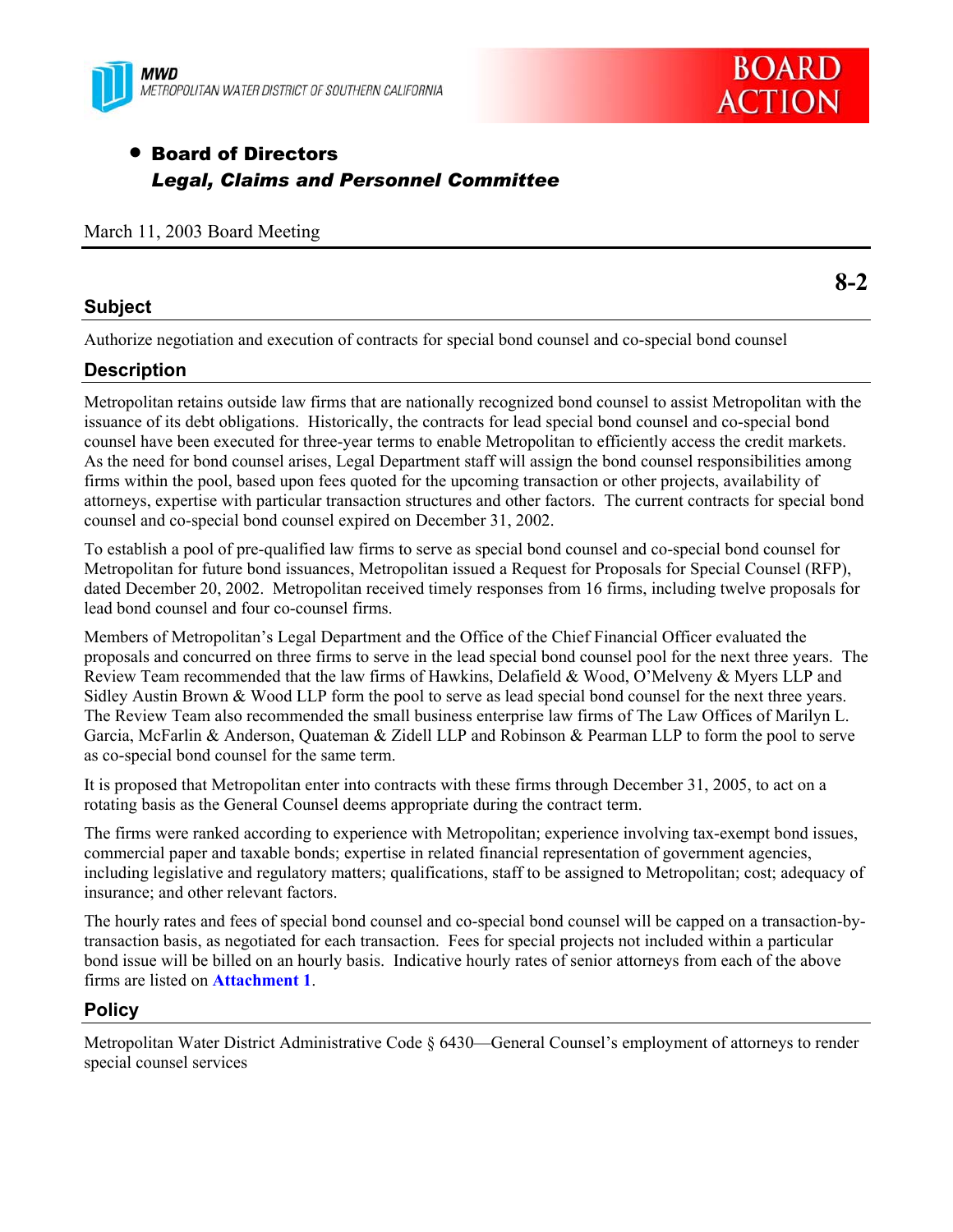# **California Environmental Quality Act (CEQA)**

CEQA determination for Option #1:

The proposed action is not defined as a project under CEQA because it involves continuing administrative activities (Section 15378(b)(2) of the State CEQA Guidelines). In addition, the proposed action is not subject to CEQA because it involves other government fiscal activities, which do not involve any commitment to any specific project which may result in a potentially significant physical impact on the environment (Section 15378(b)(4) of the State CEQA Guidelines).

The CEQA determination is: Determine that the proposed action is not subject to the provisions of CEQA pursuant to Sections 15378(b)(2) and 15378(b)(4) of the State CEQA Guidelines.

CEQA determination for Option #2:

None required

#### **Board Options/Fiscal Impacts**

#### **Option #1**

Adopt the CEQA determination and authorize the General Counsel to retain the firms listed on **Attachment 1** as special bond counsel for the three years ending December 31, 2005, at maximum fees negotiated on a transaction-by-transaction or project basis.

**Fiscal Impact:** Variable, depending on number of bond transactions

#### **Option #2**

Do not retain special bond counsel.

**Fiscal Impact:** Inability to issue bonds. Special bond counsel must participate in bond issues sold in the taxexempt bond markets.

#### **Staff Recommendation**

Option #1

*Jeffrey Kightlinger*/ *General Counsel* 

2/14/2003 *Date*

**Attachment 1 – Special Counsel Fees** 

BLA #2182